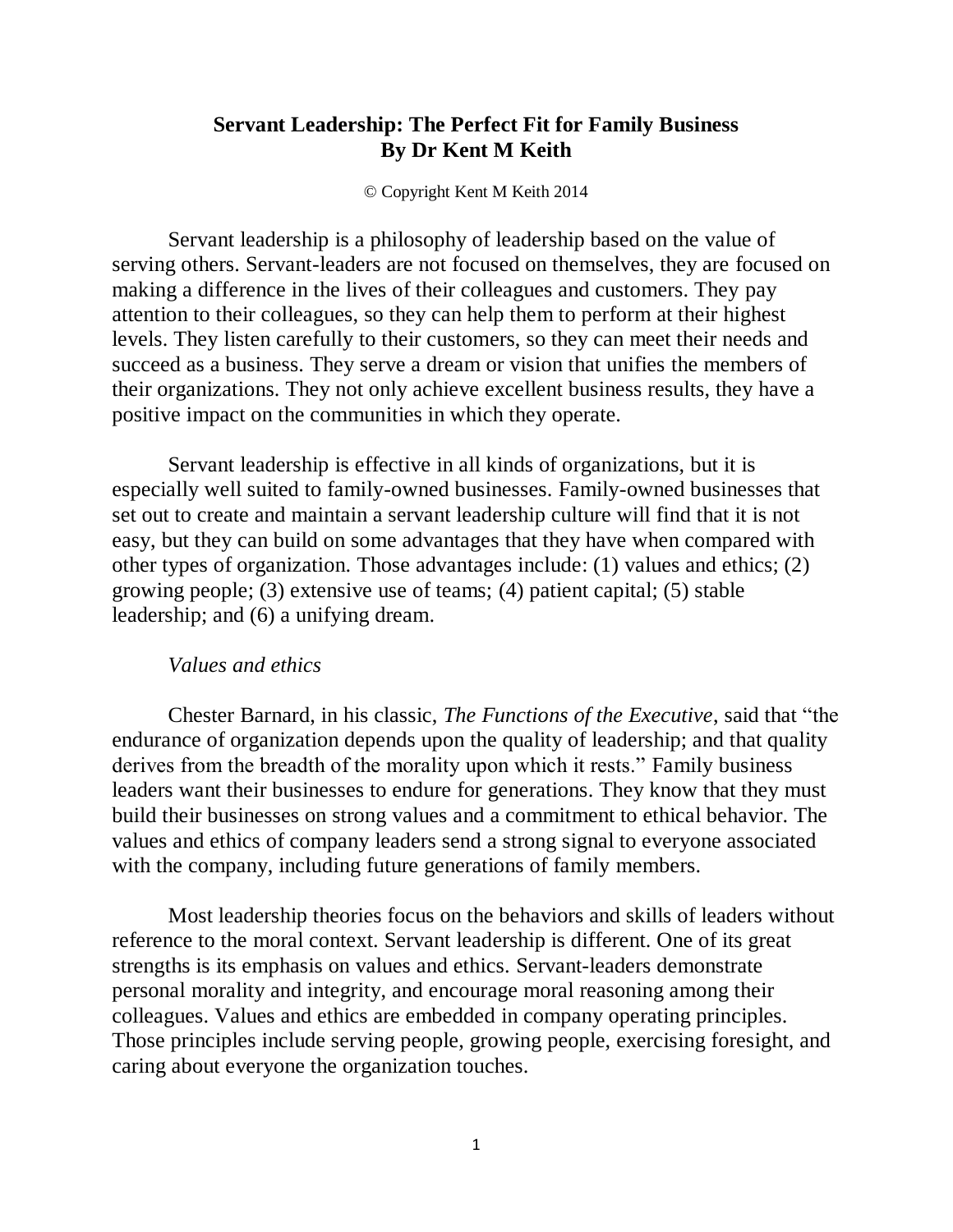While every organization may have a statement of values and ethics, family businesses know that they must live their values and be ethical for at least two reasons. First, shared values and ethics can be the glue that holds the family and the company together. Second, while the company's products and employees may change over time, the company's values and ethics can be passed on from generation to generation. They can be a legacy that continues to shape the company far into the future.

## *Growing people*

Robert Greenleaf, who launched the modern servant leadership movement with his classic essay, *The Servant as Leader*, said that the best test of a servantleader is whether those served grow as persons. Helping people to grow is a key strategy of servant-leaders. When colleagues grow, they can do things better, or do things they have never been able to do before. That means that the organization's capacity increases, which in turn makes it possible for the organization to better serve its customers. Growing people is good for the individual, for the organization, and for those the organization serves.

Families naturally want to help their children grow into competent, responsible adults who can help the next generation to grow. Education, training, individual development plans, new jobs, new responsibilities—these are natural for a family business. When these practices are spread beyond family members to all employees, the whole company and all of its customers benefit.

## *Extensive use of teams*

Craig Aronoff and John Ward in their book, *Family Business Values: How to Assure a Legacy of Continuity and Success,* point out that servant leadership encourages family members to contribute their individual abilities, while fostering healthy teamwork among siblings or shareholders. Teams committed to the success of the organization can make wiser, more effective decisions than any one leader working alone. By using teams, family members from different generations, with different insights and abilities, can come together with mutual respect to achieve business results. Scholarly research has demonstrated that servant-leaders are especially good at building and leading teams.

A team is different from a work group. Work groups have a hierarchy, with a strong leader, individual accountability, and individual work products. The work group leader is responsible for the group's results. Work groups are common, and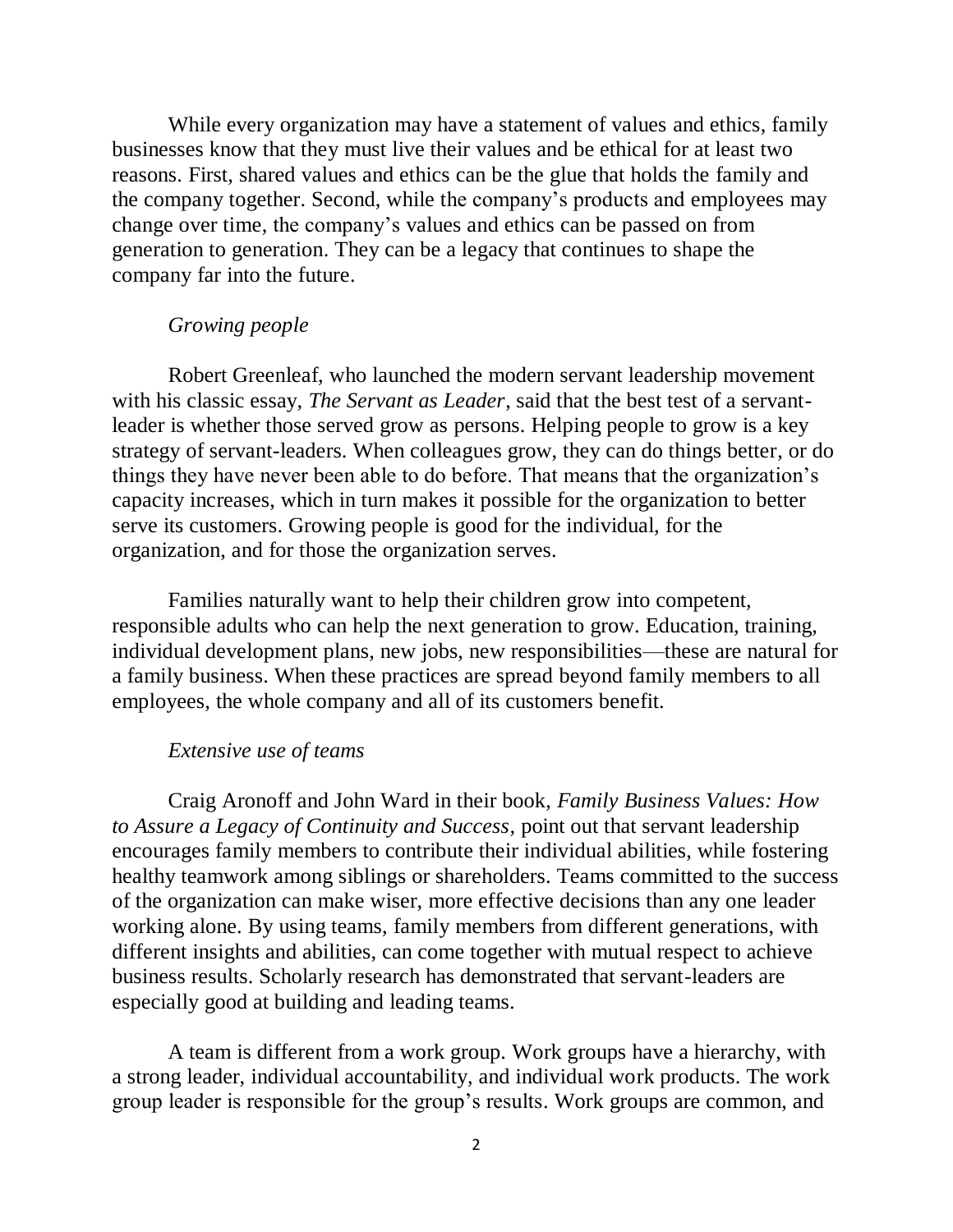are effective in doing routine work. However, when it comes to solving complex problems or seizing new opportunities, teams are superior to work groups. Teams are characterized by shared leadership roles, individual and mutual accountability, and collective work products. Everybody on the team is responsible for the team's results.

In his essay, *The Institution as Servant*, Robert Greenleaf advocated leadership by teams that he called "councils of equals." Team members are "equal" in that each member of the team is equally important to achieving the team's task. Individuals are chosen for the team because of their background, experience, expertise, or insight, not because of their titles or positions in the organization.

The team leader is "first among equals," but teams are not hierarchical in the way they operate. Team members can contribute ideas on any aspect of the task, even if it is outside their daily area of responsibility. All ideas are taken seriously. No one individual has to be an expert in everything—it is the team as a whole that is the expert. Leadership of the team's work may shift as the subject matter shifts to areas in which different team members have expertise.

While retaining the company's official hierarchy, teams can unleash the talent and energy of people at all levels of the organization. Teamwork is not only effective in solving problems and seizing opportunities, it is a good way to grow people, strengthen personal relationships, and improve coordination within the company. It allows family members of different ages and backgrounds to do important work, even if they do not have the same status or positions within the company.

### *Patient capital*

Building and sustaining a servant leadership culture within an organization takes time. It takes time to demonstrate the company's values and ethics. It takes time to listen to colleagues and help them grow so that they can perform at their highest possible levels. It takes time to listen to customers and learn what they need so that the company can provide it. It takes time to teach servant leadership, model it in one's daily actions, and train people in servant leadership principles and skills. Servant leadership produces excellent results, but it is not a quick fix. It takes a long-term commitment of time and attention.

That kind of long-term commitment can be hard for a publicly-traded company whose executives are focused on daily changes in the company stock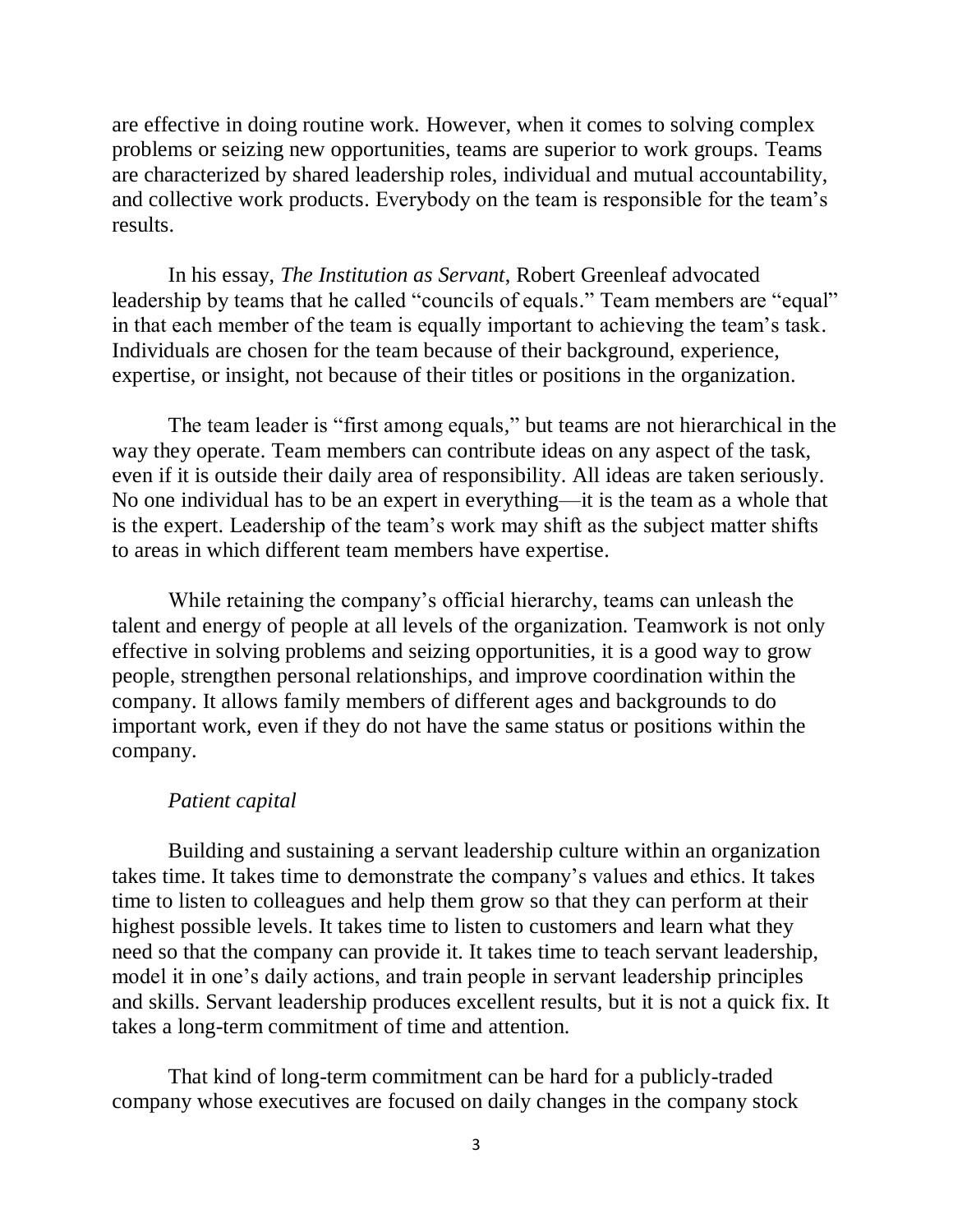price, the expected impact of their next quarterly report, and the demands of institutional investors with short-term goals. By contrast, businesses owned by families usually have a long-term horizon, because their leaders want to pass the business on to future generations of family members. They can make the long-term commitment required to achieve the benefits of servant leadership. Their patience can also pay off financially. Michael Beer, in *High Commitment High Performance*, notes that because of their long-term view, "private, family-owned or family-managed companies outperform public companies."

### *Stable leadership*

An important factor supporting the long-term view is stable leadership. In a publicly-traded company, senior executives come and go. The average tenure of a business executive in the United States is between two and three years—not enough time for the executive to make a significant contribution to the company's success. Executives may be fired for poor stock performance, or they may leave for another company in order to leverage their way up the income ladder. Since each business executive is likely to bring his or her own ideas and strategies to the business, this rapid turnover in leadership can be disorienting for the company.

It is true that in a family business, some members of the family may not join the business at all; others may work for a while and then leave in order to develop different careers; and occasionally, an executive may be removed or forced to the sidelines. But those who make it their career and rise to the top leadership positions are usually not hankering for jobs somewhere else. Family business leaders find meaning and satisfaction in serving their families by serving their business. Their positions with the family company are not stepping stones or short-term launching pads for jobs with other companies. They only have one family, and they are there to help their family and its business succeed. That means that leaders of a family business are likely to stay in their leadership positions long enough to create and sustain an effective, productive servant leadership culture.

## *A unifying dream*

Even when leadership is stable, family businesses can be complicated. There may be family members who are shareholders and employees, family members who are shareholders but not employees, and family members who are employees but not shareholders. There may be family members who are neither employees nor shareholders, but are respected and influential members of the family—they have moral authority, which can be as important as legal authority. And there are